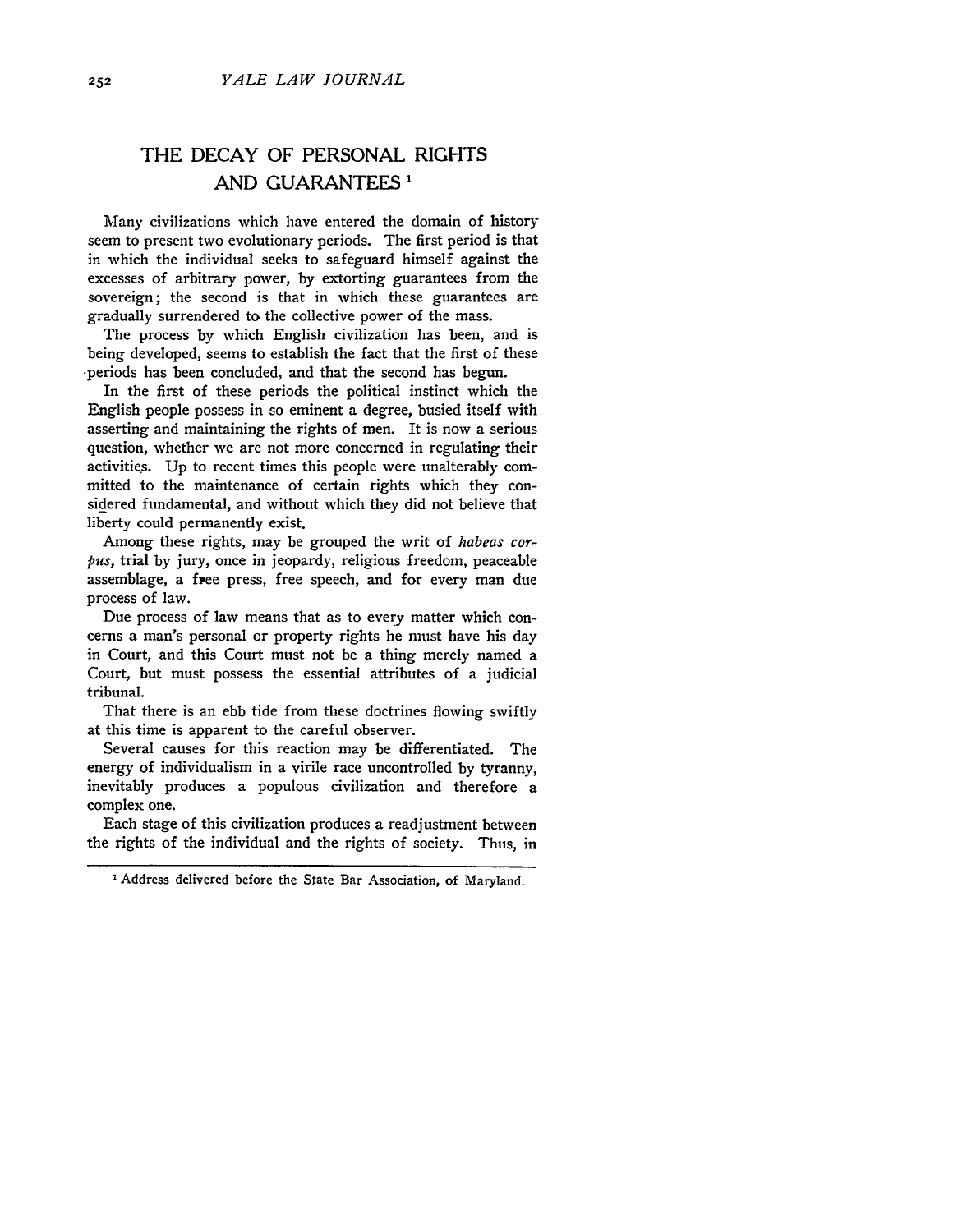every **highly** complex civilization, the individual right must, in innumerable cases, be subordinated to the collective right, and men thus gain as members of society what they lose as individuals.

In a society like ours, each unit is affected in a thousand ways **by** the activity of other units, and the more numerous the population, and the greater its activities, the more the individual must give up and the more the community acquires. There are other causes which are based less upon natural law, and more upon the infirmity of human nature. Among these is the growing tendency to regard the rights of property owners as superior to the rights of man, and to subordinate the individual to a social system which recognizes the attainment of wealth as the most desirable achievement of a prosperous society.

But, perhaps, the most potent because the most furtive solvent of personal rights is to be found in the immense mass of administrative law which in both State and Nation is absorbing the functions of government. Executive discretion is gradually in many directions emancipating itself from judicial control, and executive bodies are now frequently clothed with both judicial and legislative functions.

Whatever causes we may choose to assign, the decay of personal rights and guarantees is so universal, its manifestations are so numerous, it characterizes so many govermental activities, State and National, that it may rise to the dignity of and evolutionary process.

We find on every hand this reaction against individual rights controlling the opinions of men, the acts of legislatures, the interpretation of Courts and the declaration of political parties.

In certain directions, individualism is making a struggle for its life. The press, the hustings, the Lav Courts resound with the din of battle.

Nowhere is the conflict of these mighty social forces more dramatically or more energetically waged than on the bench of the Supreme Court of the United States.

In this arena, under the eyes of the Nation, mne intellectual gladiators are struggling, some defending with precedent and logic the ancient guarantees, others **by** arguments of impolicy and inconvenience seem to be breaking over the barriers of constitutional limitation.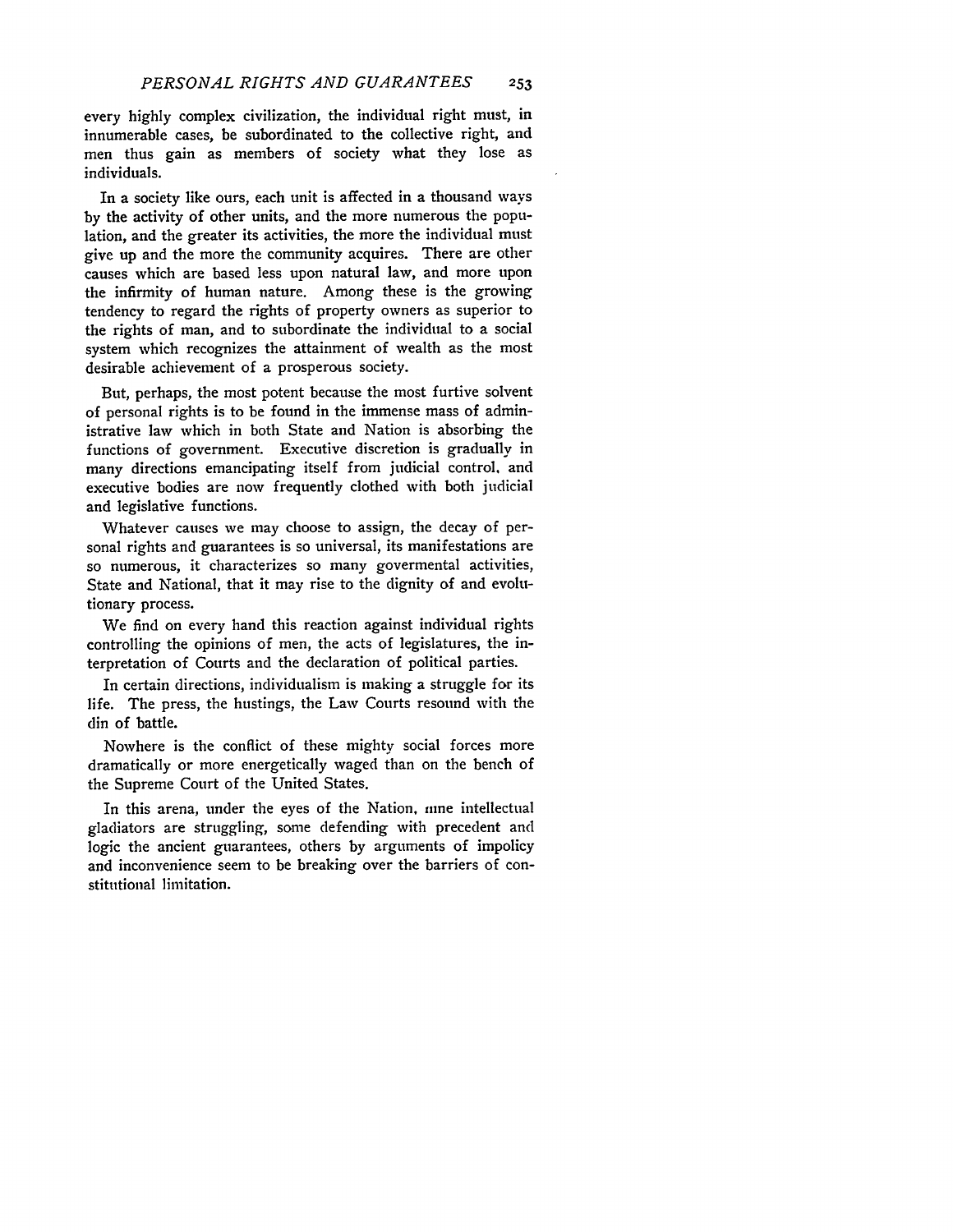Wherever the strongholds of guaranteed rights are assailed strong dissentient voices arise from the bench, and as these strongholds fall one after another, as many have fallen, we find dissenting opinions expressing regret and forebodings.

The growth of administrative law is not peculiar to the Federal Government. Much attention has been focussed upon Federal Court and the Federal Legislature in connection with centralization of power, yet precisely the same influences are at work in the State Government. Commission after commission is being created, many of them with powerful and anomalous functions. For instance, the Virginia Constitution of i9o2, has largely subjected that State to a bureaucratic government.

This Constitution created a State Corporation Commission, and conferred upon it legislative, administration and judicial powers, all to be exercised in the same proceedings and as to the same subject matter. A Board of Education was created, whose rules have the force of legislative enactment and whose acts are beyond the control of any other department of government.

Cities are demanding to be governed by commissions, and because of the popular zeal for quick results Congress and legislatures are creating special bureaus to deal with almost every phase of human activity.

The Courts have recognized the doctrine of executive independence where there is any discretion whatever, and this principle of law has been stretched until it now includes the power to pass upon rights which should demand a judicial investigation. The Federal executive departments exercise vast and generally uncontrolled power.

The Postoffice Department exercises a censorship of the press which, in its discretion, can be made more severe than that of Russia.

By issuing what is known as a fraud order, any man's mail can be stopped, and any publication suspended, and the victim has no practical recourse.

The President of the United States has it in his power to deny a whole community postal facilities, as was done in the case of Indianola. Immigration officials have the uncontrolled power to banish any citizen of the United States who, having left this country. desires to come back. The case of *Mitchell 7'. Clark.2*

**<sup>2</sup> 1** U. S.. *633.*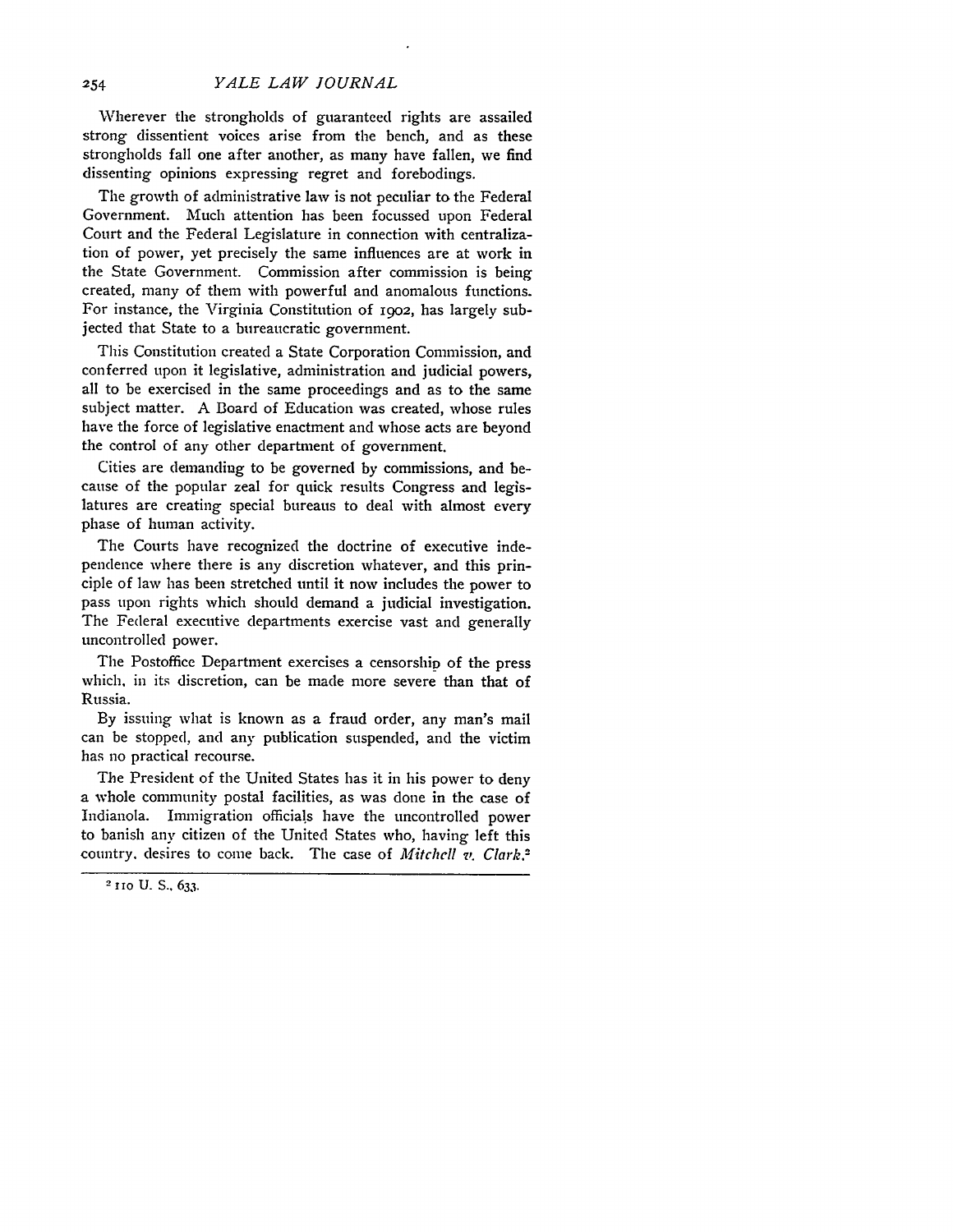presents a striking illustration of the omnipotence with which executive authority may be clothed. The Court in this case upheld the fourth section of the Act of March 3, 1863, *12* Stat., which is as follows:

"That any order of the President, or under his authority, made at any time during the existence of the present rebellion, shall be a defense in all Courts to any action or prosecution, civil or criminal, pending or to be commenced, for any search, seizure, arrest or imprisonment, made, done or committed, or acts omitted to be done under and by virtue of such order, or under color of any law of Congress, and such defense may be made by special plea or under the general issue."

The Court found a justification of this statute not in any power delegated by the Constitution, but in the general power of a government to indemnify its administrative officials.

In *Hartrabnt's Appeal*,<sup>3</sup> it was held that neither the Governor nor any of his subordinates are amendable to court processes as to any matter pertaining to the duties of his office. This case arose from a clash between the State militia and certain strikers in which a number of persons were killed. The local Court committed the matter to a grand jury for investigation, and the grand jury subpoenaed the Governor and a number of militia officers to appear and give evidence, which they refused to do.

An interesting case, as marking the advance of administrative usurpation, is the case of *Ju Toy.4*

Ju Toy was a Chinaman, born in this country, and therefore not subject to the Chinese Exclusion Act.

Ju Toy paid a visit to China, and on his return to San Francisco, he was ordered to be deported by the immigration officials. Thereupon, he sued out a writ of *haebas corpus* from a Federal District Judge. In this Court it was upon evidence judicially established, that Ju Toy was a native American, and his release was ordered. From this judgment the Government appealed and the case was heard by the Supreme Court.

A majority of the Court held, Justice Holmes delivering the opinion, that even if Ju Toy was a native American, he could get no relief from the order of deportation, because the finding of the immigration officials was conclusive, and not subject to judi-

**<sup>3 85</sup>** Pa. St., 433.

<sup>4</sup> **i98 U. S., 253.**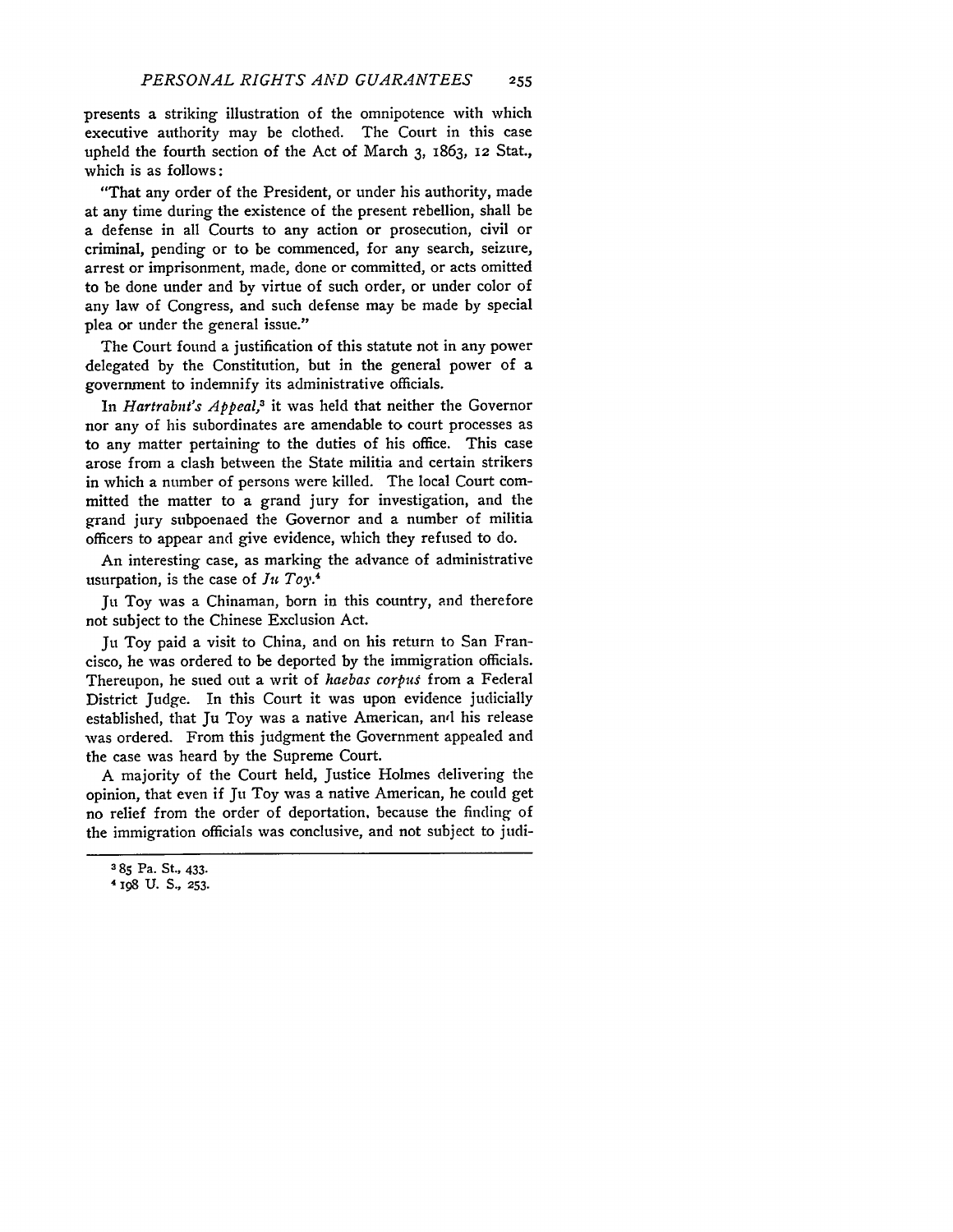*YALE LAW JOURNAL*

cial review. Justices Brewer, Peckham, and Day *dissenting.* Judge Brewer in the dissenting opinion, said:

"It will be borne in mind that the petitioner has been judicially determined to be a free-born American citizen, and the contention of the Government sustained **by** the judgment of this Court, is that a citizen guilty of no crime, for it is no crime for a citizen to come back to his native land, must **by** the action of a ministerial officer be punished **by** deportation and banishment, without a trial **by** jury, and without judicial examination. Such a decision is to my mind appalling. **By** all the authorities, the banishment of a citizen is punishment, and punishment of the severest kind."

A conspicuous foil to this case is the case of *Miller v. Horton,5* in which the opinion was also delivered **by** Judge Holmes. In this case it appears that the Massachusetts State Commissioners on Contagious Diseases decided that the plaintiff's horse had the glanders, and ordered him shot. Here the Court held that it would go behind the finding of the Commissioners, and if it appeared that the horse was not in fact afflicted with glanders, the plaintiff had his action for damages against the Commissioners.

It is, perhaps, in the insular cases that we find the greatest divergence from the ancient landmarks. Whether controlled **by** the instinct which in societies seems to accompany a natural law of evolution, or whether controlled **by** more conscious motives, our Courts by arguments of impolicy or inconvenience, are in fundamental matters changing the force and meaning of written law.

This fact is well illustrated **by** the case of *Hawaii v. Mankichi,6* decided in **1903.**

Hawaii was annexed to the United States **by** virtue of the *Newland's Resolution,* which provided, among other things, that until changed **by** Congress, the municipal laws of Hawaii should govern where such laws were "not-contrary to the Constitution of the United States." After the annexation, Mankichi was tried for manslaughter upon an information and was found guilty **by** the verdict of nine out of twelve jurors. Mankichi pled that such procedure was contrary to Articles 5 and 6 of the *Amend-*

*<sup>5</sup>* **152** Mass., **540.**

**a 190 U. S., 197.**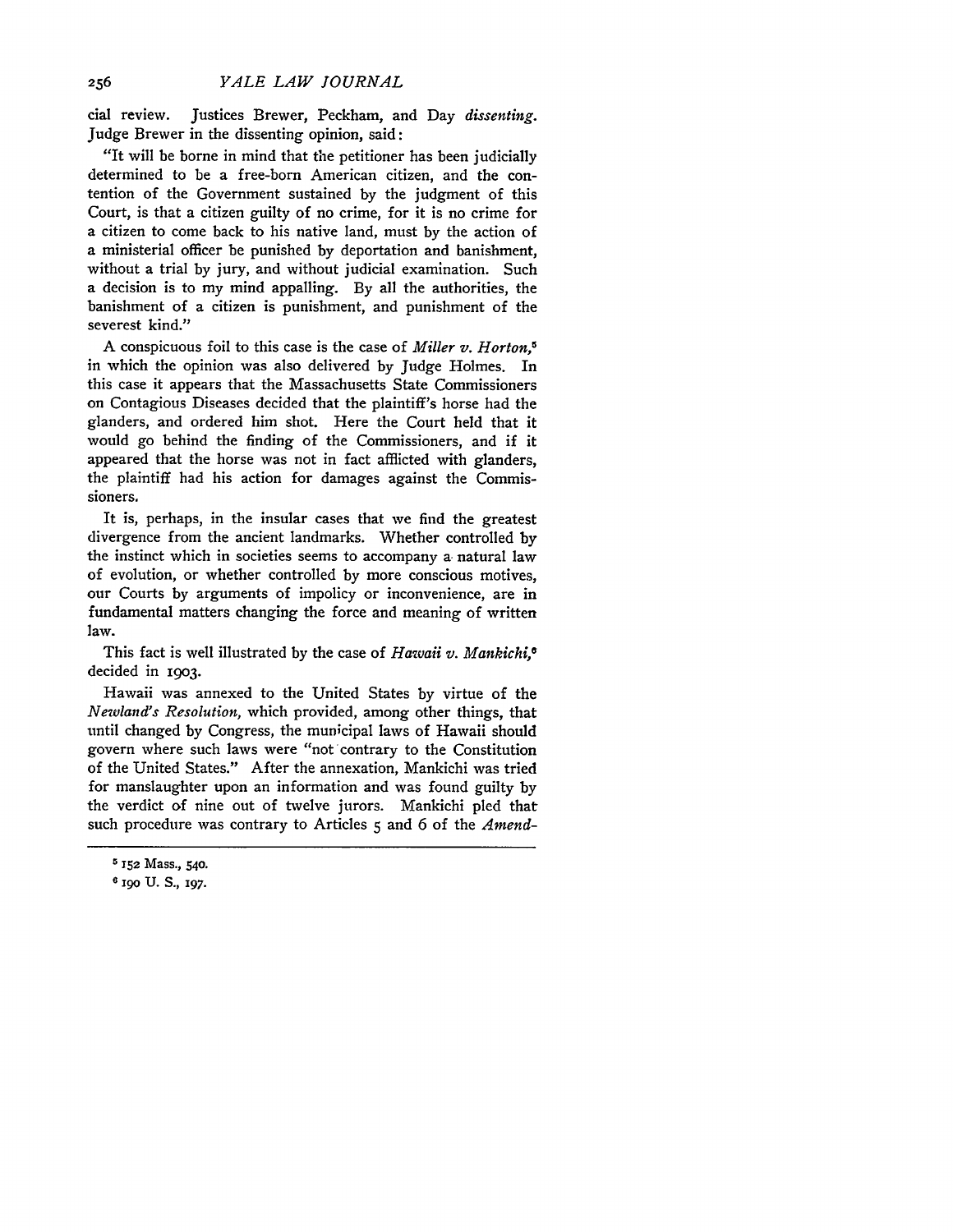*ments*, in that he could not be put upon trial except by indictment. nor convicted except upon the unanimous verdict of twelve jurors. **A** majority of the Court held that Mankichi was not entitled to these Constitutional guarantees.

The majority opinions seem to be based upon two propositions: (i) That only so much of the Constitution as was specifically legislated by Congress into the Government of Hawaii prevailed there; **(2)** that though the Constitution of its own vigor applied to Hawaii upon annexation, nevertheless, only such provisions of the Constitution as were locally applicable could be considered the law of the land.

Justices Brown, Holmes, and Day seem to plant themselves upon the first proposition, and Justices McKenna and White upon the second.

Chief Justice Fuller, Justice Harland, Justice Brewer, and Justice Peckham *dissented.*

In a separate dissenting opinion, Judge Harlan says:

"Nevertheless, it is contended that the Constitutional provisions in question are not fundamental in their nature, that whether a person charged, for instance, with murder, shall be convicted and hung pursuant to a verdict rendered by a majority of the petit jury rather than all the jurors, is only 'a method of procedure.' My judgment refuses assent to this doctrine. I believe it to be most mischievous in every respect. The provisions as to grand and petit jurors are in the Constitution, and the mandatory character of that instrument ought not to be disregarded. What tribunal deriving its authority from the United States can rightfully hold them to be immaterial? Whether these provisions are fundamental in their nature or not, no Federal civil tribunal, existing under the Constitution and under a solemn obligation to maintain and defend it, can properly or safely ignore them. If the local law under which Mankicbi was tried and convicted was contrary to any provision of the Constitution, that instrument should have been respected, whatever the nature of such provision."

This case overruled *Webster v. Reid; 7 American Publishing Co. v. Fisher; 7 Springfield v. Thomas; 7* and *Thompson v. Utah,T* all of which decided that the right of trial by a constitutional jury applied to all territories of the United States, and that Con-

**<sup>&#</sup>x27; ii** Howard, 437; i66 U. S., 464-468; 166 U. S., *707;* **170** U. S., 243.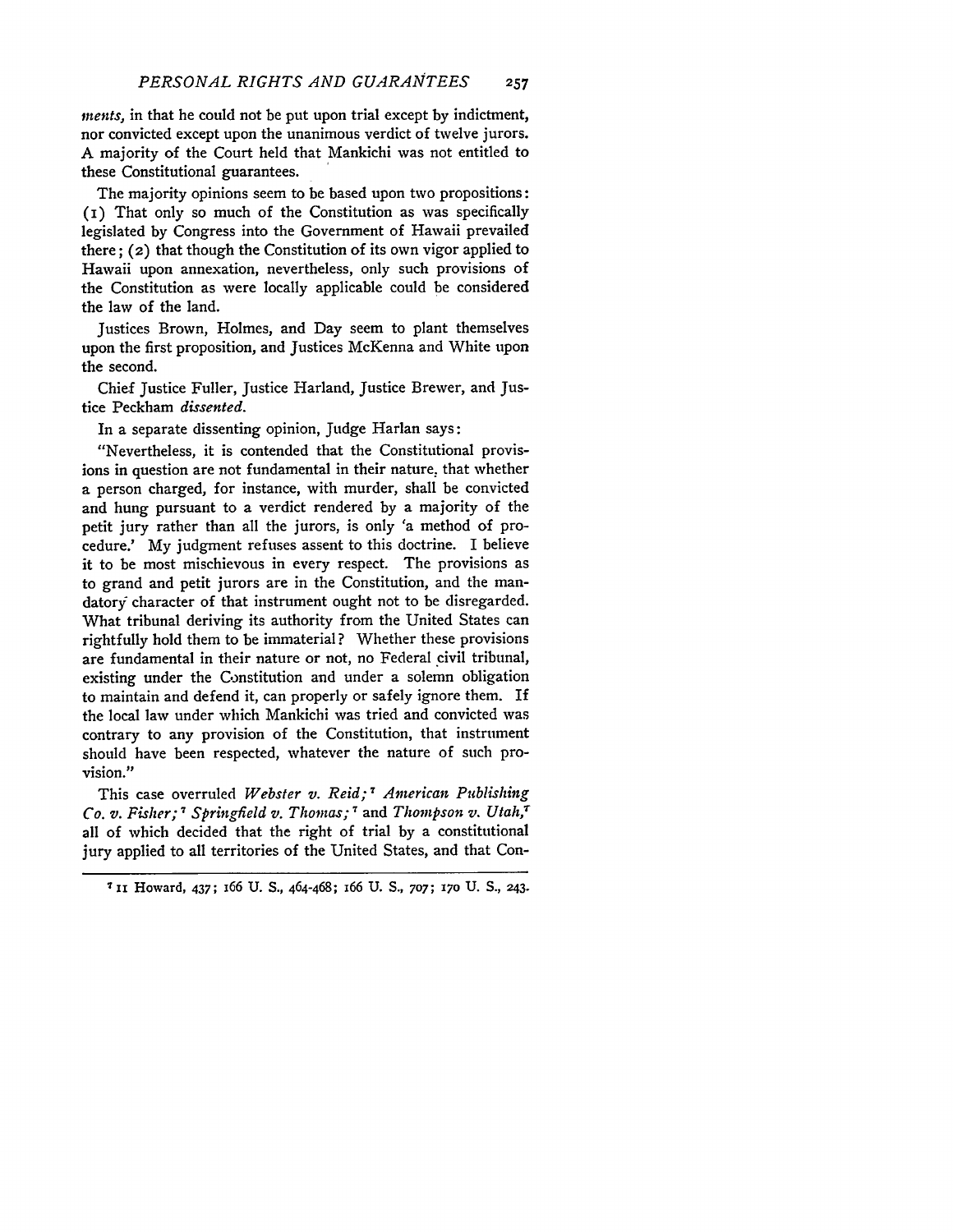gress could not deny this right nor permit it to be denied by territorial legislation.

The case of *Thompson v. Utah* was decided as late as April, 1898, and this case held, that a statute of the State of Utah, providing for the trial of criminal cases other than capital, by a jury of eight, was invalid as applied on the trial of a crime committed before Utah was admitted into the Union; that it was not competent for the State of Utah, upon its admission into the Union, to do in respect of Thompson's crime what the United States could not have done, and that an Act of Congress providing for a trial by jury of less than twelve, would have been in conflict with the Constitution.

The Thompson case and the Mankichi case measure the distance which the Supreme Court has in five years traveled towards the denaturizing of the guarantees of the Constitution.

In the case of *Trono v. United States*,<sup>8</sup> the facts were these: Trono was proceeded against without indictment or jury in the Court of the First Instance of the province of Bulacan, Philippine Islands. for murder in the first degree. He was acquitted of the crime of murder of any degree, but was convicted of assault, sentenced to six months' imprisonment and to pay a fine to the family of the dead man.

Trono appealed to the Supreme Court of the Philippine Islands, which reversed the lower court and convicted Trono of murder in the second degree, and sentenced him to fourteen years, eight months and one day imprisonment, and an indemnity to the heirs of the deceased. The majority of the Supreme Court of the United States held that Trono was neither entitled to the benefit of the jeopardy clause of the Constitution, nor to a trial by jury, and affirmed the Supreme Court of the Philippine Islands. Chief Justice Fuller, McKenna, White, and Harlan *dissented.*

In the case of *De Lina v. Bidwell '* the majority of the Court held, that with the ratification of the treaty between the United States and Spain, April 11, 1899, the Island of Porto Rico ceased to be a foreign country within the meaning of the tariff law.

This case was followed on the same day by the decision in

258

**<sup>8</sup>I99 U. S.. 52T.**

**<sup>1</sup> 182** U. S.. p. **i.**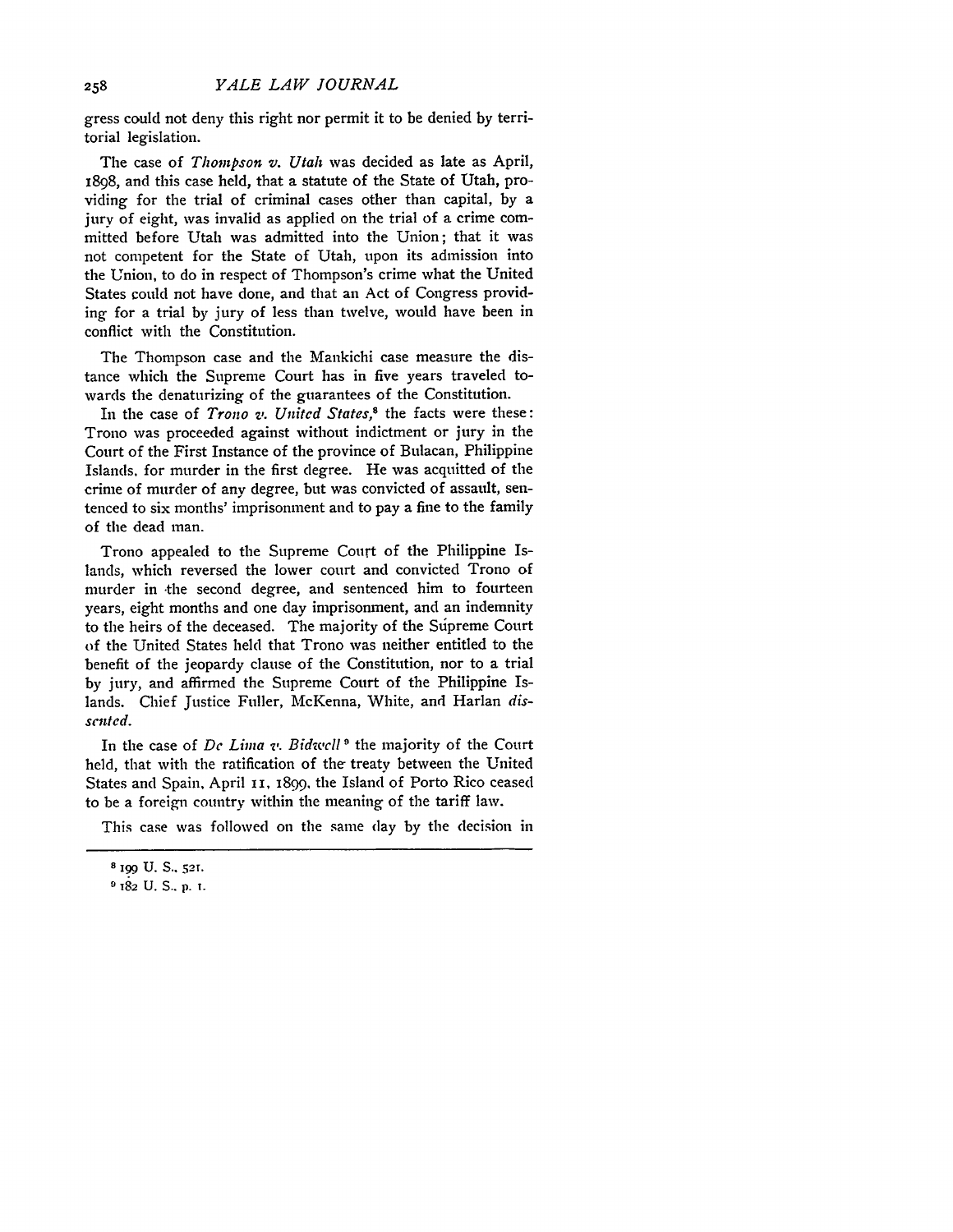*Dooley v. United States,"0* to the effect that "as the right to exact duties upon importation from Porto Rico ceased with the ratification of the treaty of peace, the correlative right to exact duties upon imports from New York to Porto Rico also ceased at the same time."

On the same day the Supreme Court decided the case of *Downes v. Bidwell."*

In this case the majority of the Court, Fuller, Harlan, Brewer, and Peckham, *dissenting,* held that Porto Rico, which under the De Lima decision, had ceased to be foreign territory in respect to the tariff laws, became again on the 12th of April, I9oo, foreign territory as to that provision of the Constitution, which declares that "all duties, imports and excises, shall be uniform throughout the United States," being made such foreign territory as to taxation by an Act of Congress, of the latter date, imposing tariff duties on Porto Rico products, imported into the United States. The Court decided on the general lines of the Mankichi case, the majority holding either that the Constitution did not govern unless so willed by Congress, or if it did govern it, was not in force as to such provisions not deemed fundamental, or were not, in the opinion of the Court, applicable to the conditions existing in the Island.

In opposition to this reasoning the dissenters quote Judge Cooley, as follows: "The Constitution itself never yields to treaty or enactment; it neither changes with time nor does it in theory bow to the force of circumstances. It may be amended according to its own permission, but while it stands, it is a law for rulers and people. Equally in war and in peace, it covers with the shield of its protection all classes of men, at all times and under all circumstances. Its principles cannot, therefore, be set aside, in order to meet the supposed necessities of a great crisis. No doctrine involving more pernicious consequences was ever invented by the wit of man, than that any of its provisions can be suspended during any of the great exigencies of government."

Judge Harlan, in a separate dissenting opinion, says:

"I take leave to say that if the principles thus announced should ever receive the sanction of a majority of this Court, a radical and mischievous change in our system of government will be the

**<sup>10 182</sup> U. S., 222.**

**<sup>21</sup> 182 U. S.,** 244.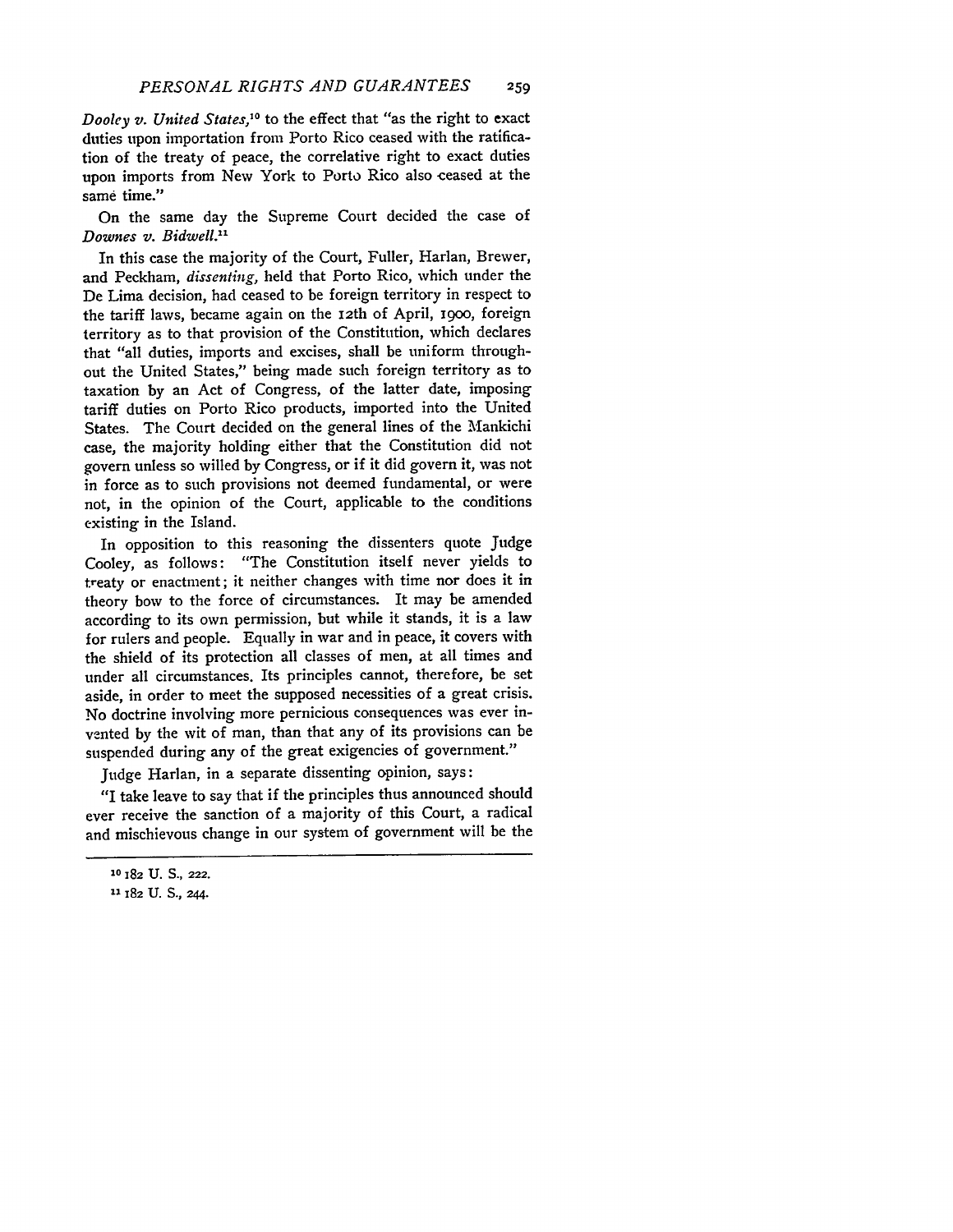result. We will, in that event, pass from an era of constitutional liberty, guarded and protected by a written constitution, into an era of absolutism."

And further: "Again, it is said that Congress has assumed in its past history, that the Constitution goes into territories acquired **by** purchase or conquest only when and as it shall so direct. This is a view of the Constitution which may well cause surprise as well as alarm. Congress, as I have observed, has no existence except **by** virtue of the Constitution. It has no power which that instrument has not granted, expressly or **by** necessary implication. I confess that I cannot grasp the thought that Congress, which lives and moves and has its being in the Constitution, and is consequently the mere creature of that instrument, can at its pleasure, legislate or exclude its creator from territories which were acquired only **by** the authority of the Constitution."

*Dorr v. United States "I* decided that Congress could deny to the citizens of the Philippine Islands the right of trial by jury, and follows the reasoning of the Mankichi case.

Out of the entangled, perplexed and often inconsistent argument of the majority justices in these insular cases, two wholly new principles of constitutional law seem to emerge.

One is that the Constitution does not inherently and of its own vigor apply to territories of the United States, and does not become operative in such territories except and until it is made operative by an Act of Congress, and in such cases only so much of the Constitution as the Act itself directs shall govern. The other is that some provisions of the Constitution are fundamental and mandatory, and others are matters of procedure, which need not be regarded if their enforcement would seem impolitic or inconvenient.

If the Constitution can only be carried into territories of the United States by an Act of Congress, then the Constitution has no other sanction than the Act itself, and it is carried not as the Constitution, but as the will of Congress.

Therefore, an Act of Congress can repeal the rights which the Act created, and the people of such territories can only have a legislative recognition for such rights as they are allowed to possess, and these rights may be taken away by the same power that gave them.

**<sup>127</sup>J95 U. S., 138.**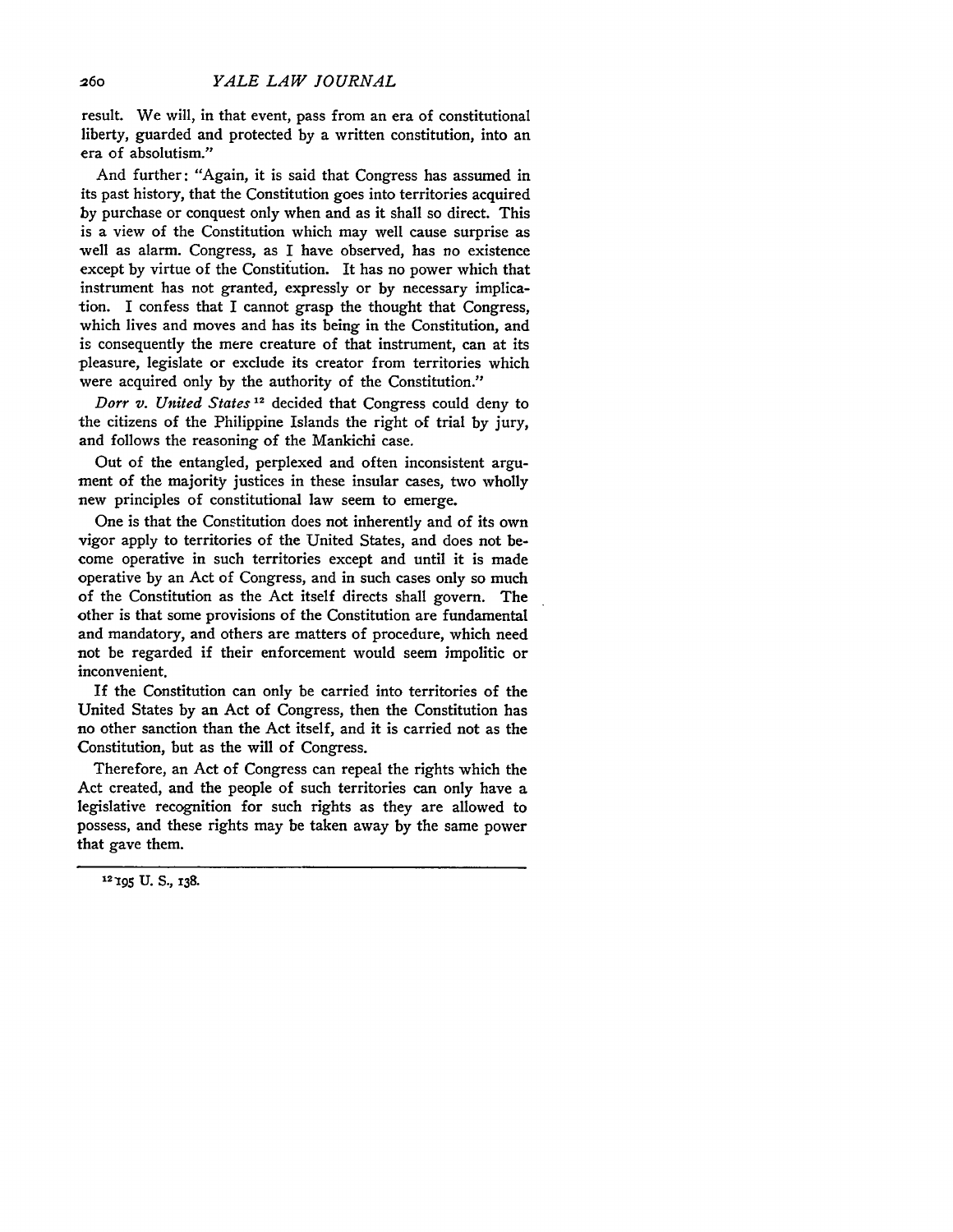If some provisions of the Constitution are fundamental and binding and others are not, it follows that the Court must ascertain what provisions are binding and what are not. The validity and obligation of any part of the Constitution at any given time must depend upon the opinion of a majority of the nine judges composing the Supreme Court of the United States.

In five years we have seen Constitutional guarantees for a hundred years deemed impregnable, crumble in the hands of the Court. We are told that the writ of *habeas corpus,* the right to trial by jury, the exemption from prosecution for a felony save by the presentment or indictment of a grand jury, the mandate for uniform tariffs and excises are not of the essence of rights; but in their application to be controlled by policy and convenience.

It cannot be denied that these insular decisions have opened the door wide to the doctrine of amendment by interpretation, and that since these decisions it cannot be said that the Constitution is inviolate in its written provisions.

If the Court does not recede from these principles of construction, the supreme law of the land will not be the Constitution of the United States, but the will of nine elder statesmen sitting in judgment over the Federal and State Legislatures and giving judgment not in accordance with written law, but upon some theory of statecraft. In other words, the Court will become the legislature of the last resort.

The-decay of our guaranteed personal rights means the death of individualism and the tyranny of infinitely complex laws, consisting of administrative rules, legislative requirements and judicial decisions, subject to constant adjustment to meet supposed political or social necessities.

This condition will bring about a profound change in our system of government, but the change, I think, will not be for the better.

The unhappy condition of the State of Colorado is an example of the anarchy which may ensue where the constitutional guarantees are not respected by the executive or enforced by the Courts.

In that State not long ago, the writ of *habeas corpus* was suspended, trial by jury was denied, men were imprisoned without accusation and deported without authority. The Supreme Bench constituted itself a returning board, and established by a so